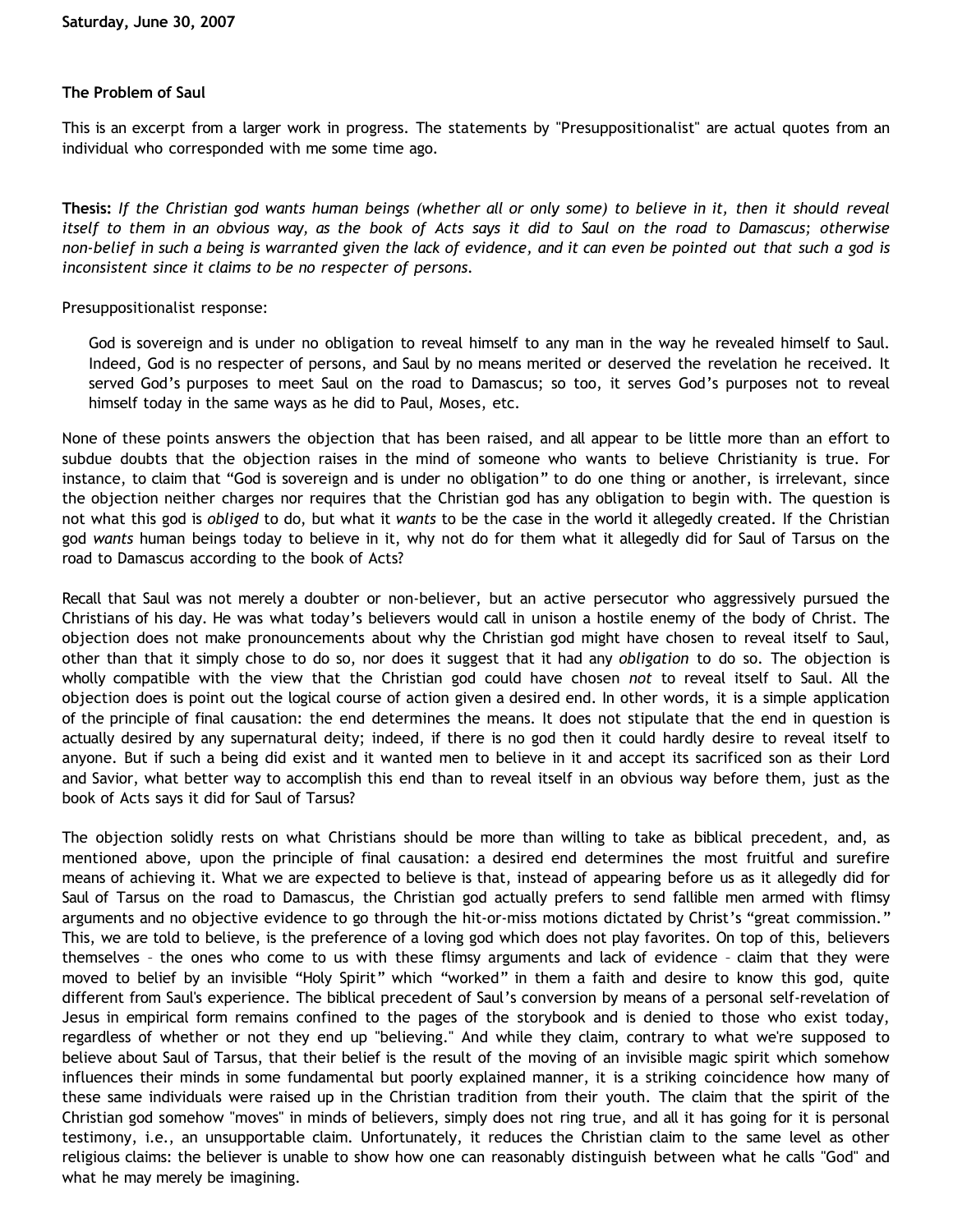In response to the objection, it is pointed out that "Saul by no means merited or deserved the revelation he received," but according to the story of his conversion, he got a private visit from this god all the same. This, mind you, from an omnipotent being which is claimed to have "so loved the world" that it gave its only begotten son (cf. John 3:16), and is claimed not to be given to partiality toward any of its creatures (cf. Acts 10:34). Pointing out that Saul did not deserve a personal revelation, does not address the objection. On the contrary, it only makes the matter all the more complicated for the apologist. For now he has to reckon with the claim that the Christian god does not play favorites while at the same time choosing to reveal itself to one individual (one who was actively hostile toward the church in fact) but expecting the same devotion from everyone else.

Saying that "it served God's purposes to meet Saul on the road to Damascus" also does not address the issue, for it is already granted that the Christian god had a purpose in revealing itself to Saul of Tarsus by granting that it has the ability and the choice to do so. It could likewise have a purpose in revealing itself to human beings of today as well. The objection does not require that the Christian god act without purpose. Indeed, if it exists and desires that men believe and worship it, the purpose in revealing itself to modern human beings would be, among other possibilities, to make its existence incontestably certain to those individuals to whom it reveals itself. That it does not do this is consistent with the premise that it does not in fact exist to begin with.

On this account, the Christian god strikes me as either non-existent or wholly indifferent to the plight of men. Moreover, the very idea that an immortal, indestructible and perfect being would have any purpose to begin with is conceptually specious. Such a being would certainly have no *need* to act for any purpose, for it wouldn't have any deficiency to overcome. To say it has needs would only imply that it is somehow incomplete, and that it needs to take action in order to secure something that makes its existence possible, as in the case with biological organsims (such as human beings). In response to this, apologists seek to dumb the matter down to the level of a mere desire rather than a need: the Christian god's purposes are based on its desires (wishes and wants), not needs that it must satisfy in order to sustain itself or any attribute it might possess. But if such a being were to have any wants, wishes or desires which could provide a basis for any purpose it might set before itself, they would be purely arbitrary. Here apologists prefer to call their god's purposes "mysterious," which is a euphemistic signal to shut down all inquiry in preference for "just believing." At best they can only hope to appeal to passages like Psalm 115:3, which suggest that pleasure of the moment is the final arbiter of their god's choices and actions, all the while ignoring the fact that the characteristics they attribute to their god would mean that it could refrain from all choices and actions for all eternity, and still be what it is.

All this suggests that it is men, having adopted a worldview philosophically based on [the primacy of consciousness](http://bahnsenburner.blogspot.com/2006/12/theism-and-subjective-metaphysics.html) and allegorically based on the narratives of a storybook, who are in charge of a god that exists only in their imaginations as they scramble to work out the implications of the assertions they make in describing what they claim to worship.

#### Presuppositionalist:

This objection intimates that God has not already provided sufficient revelation of himself to all men.

That depends on what one considers "sufficient revelation." Who determines what is "sufficient" when it comes to something labeled "revelation"? "Sufficient" for what exactly? This is not explained. Was "sufficient revelation" available at the time Saul of Tarsus was supposedly persecuting Christian believers? How would one determine this? Saul had the testimony of the believers he personally persecuted - some of whom could have been eyewitnesses to the resurrection if we go by the accounts - and that was presumably not sufficient. If the testimony of eyewitnesses or their immediate comrades is not sufficient, why suppose that a 2000-year-old storybook is sufficient?

Believers of course reserve the right to say what they choose to say in response to such questions, and posture themselves as speaking for their god. That's fine - they can imagine and say whatever they want. But notice how the apologist has to keep back-pedaling on this question and dragging it off to irrelevant matters. Today's non-believers did not invent the example of Saul of Tarsus being converted on his way to Damascus. If Christianity wants to keep Paul, they have to deal with the implications that the story of his conversion introduces. But this is something that believers tend to shove under the rug and ignore. If it were the case that "God's revelation of himself" were sufficient at the time Saul was persecuting believers, then the personal appearance paid to Saul by Jesus would be superfluous and, worse, all the more an instance of "respecting persons." And if it were not sufficient, then whose fault is that? Saul's? If so, he sure got redeemed in a jiff!

And who is to determine whether something is sufficient for another human being? Does the believer reserve for himself a place of privilege here, claiming that in spite of his poor answers to objections raised against his god-belief,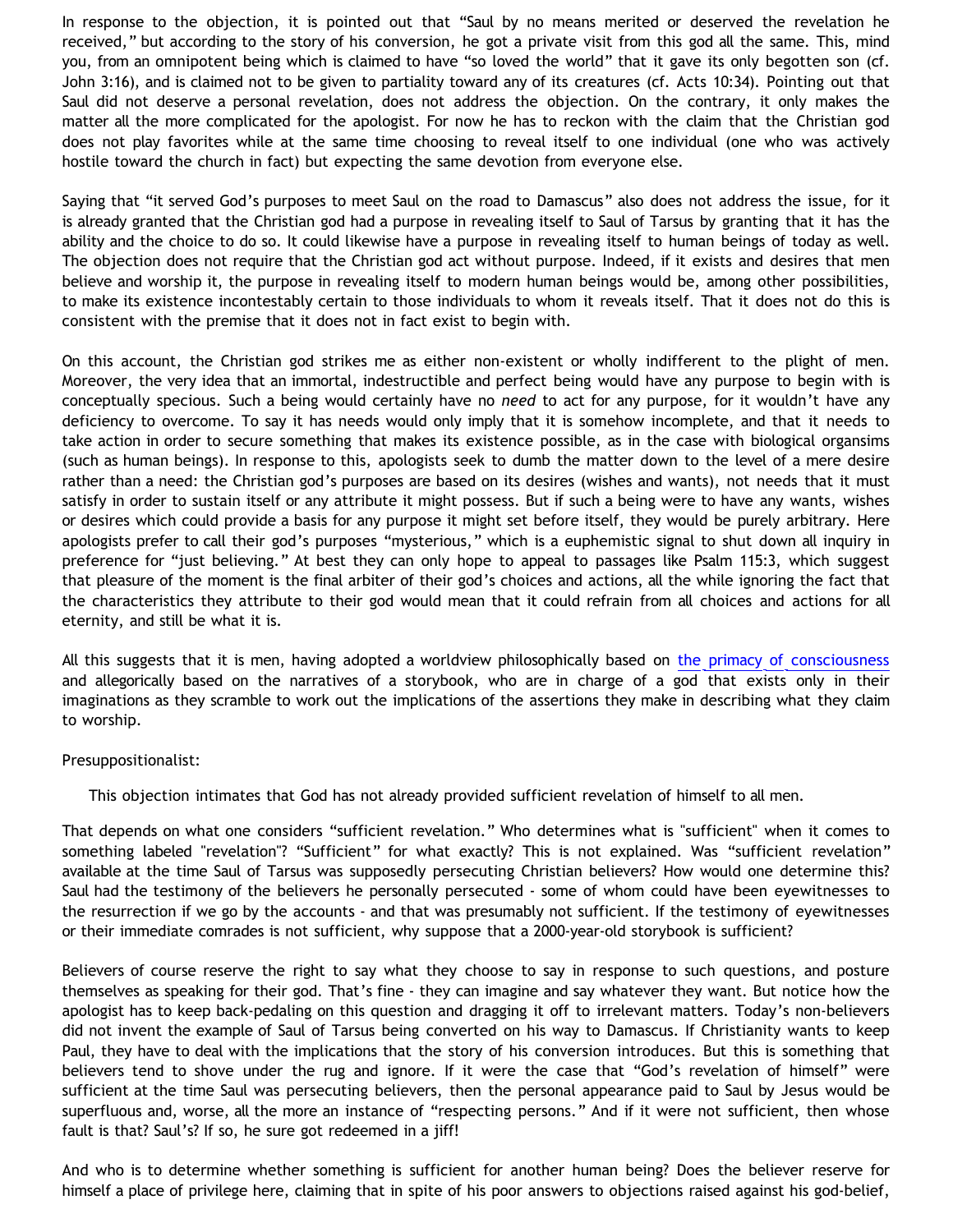its "revelation" is nevertheless sufficient anyway?

by Dawson Bethrick

Labels: [Conversion of Saul,](http://bahnsenburner.blogspot.com/search/label/Conversion%20of%20Saul) [Excerpts](http://bahnsenburner.blogspot.com/search/label/Excerpts)

*posted by Bahnsen Burner at [12:00 PM](http://bahnsenburner.blogspot.com/2007/06/problem-of-saul.html)*

### **4 Comments:**

## [Peter](http://www.blogger.com/profile/03410277894552158218) said...

Dawson, Dawson. I leave blogging behind for a couple of years, I come back, and I find you're still reasoning in a circle. What's going on?!

By the way, who took my old domain? (http://corneliusvantil.blogspot.com) Now it's "Raul, Raul, Raul" or something?

Anyways, as to your thesis, let me just make a few points. First, you write about the thesis, "... the objection neither charges nor requires that the Christian god has any obligation to begin with." Yet, the thesis states: "... it *should* reveal itself to them in an obvious way... ." In an intellectually sober and fair moment, I think you'd admit you're sending conflicting messages here.

Second, you send another conflicting message since the thesis places God *under obligation*, contrary to your claim, to reveal Himself in a particular manner - "... as the book of Acts says it did to Saul ... ."

Third, the thesis says, "... otherwise non-belief in such a being is warranted given the lack of evidence ... ." As a Christian I grant the claim that non-belief in something is warranted if there is no evidence. But when you assume that there is a lack of evidence for the existence of God, you're reasoning in a circle. If God exists, then He is under no obligation from anyone but Himself, then He has revealed Himself obviously (Romans 1:18-20), then all men know God (though many suppress the truth in unrighteousness). So you can only say that there is no warrant for believing in God if you already assume He doesn't exist -- which is the very thing is dispute, and thus you reason in a circle.

Fourth, about a little more than a week ago or so, I began work on a series called "Christianity vs. atheism and the burden of proof." It's still a work in progress, but it does address, though perhaps not directly, your thesis here.

Fifth, there were many who saw Jesus and his miracles and yet rejected him. Disbelief in God is an ethical problem, which is to say that people disbelieve God because of their sin, not because of a lack of evidence. People need the God's Spirit to change their hearts -- to "convert" them to embrace God.

Finally, Jesus Christ may not reveal himself to you like he did to Saul (the Apostle Paul), but you can certainly read about it. It was quite amazing, don't you think?

(P.S. I'm now going by "Peter" instead of "Christian Theist").

[July 02, 2007 7:23 PM](http://bahnsenburner.blogspot.com/2007/06/9007754347905412869) [Bahnsen Burner](http://www.blogger.com/profile/11030029491768748360) said...

Peter wrote: "Dawson, Dawson. I leave blogging behind for a couple of years, I come back, and I find you're still reasoning in a circle. What's going on?!"

Hi Peter,

Welcome back to my blog. It's good to hear from you again. I had wondered what happened to you.

Peter: "By the way, who took my old domain? (http://corneliusvantil.blogspot.com) Now it's "Raul, Raul, Raul" or something?"

Yes, I remember.

Peter: "Anyways, as to your thesis, let me just make a few points. First, you write about the thesis, "... the objection neither charges nor requires that the Christian god has any obligation to begin with." Yet, the thesis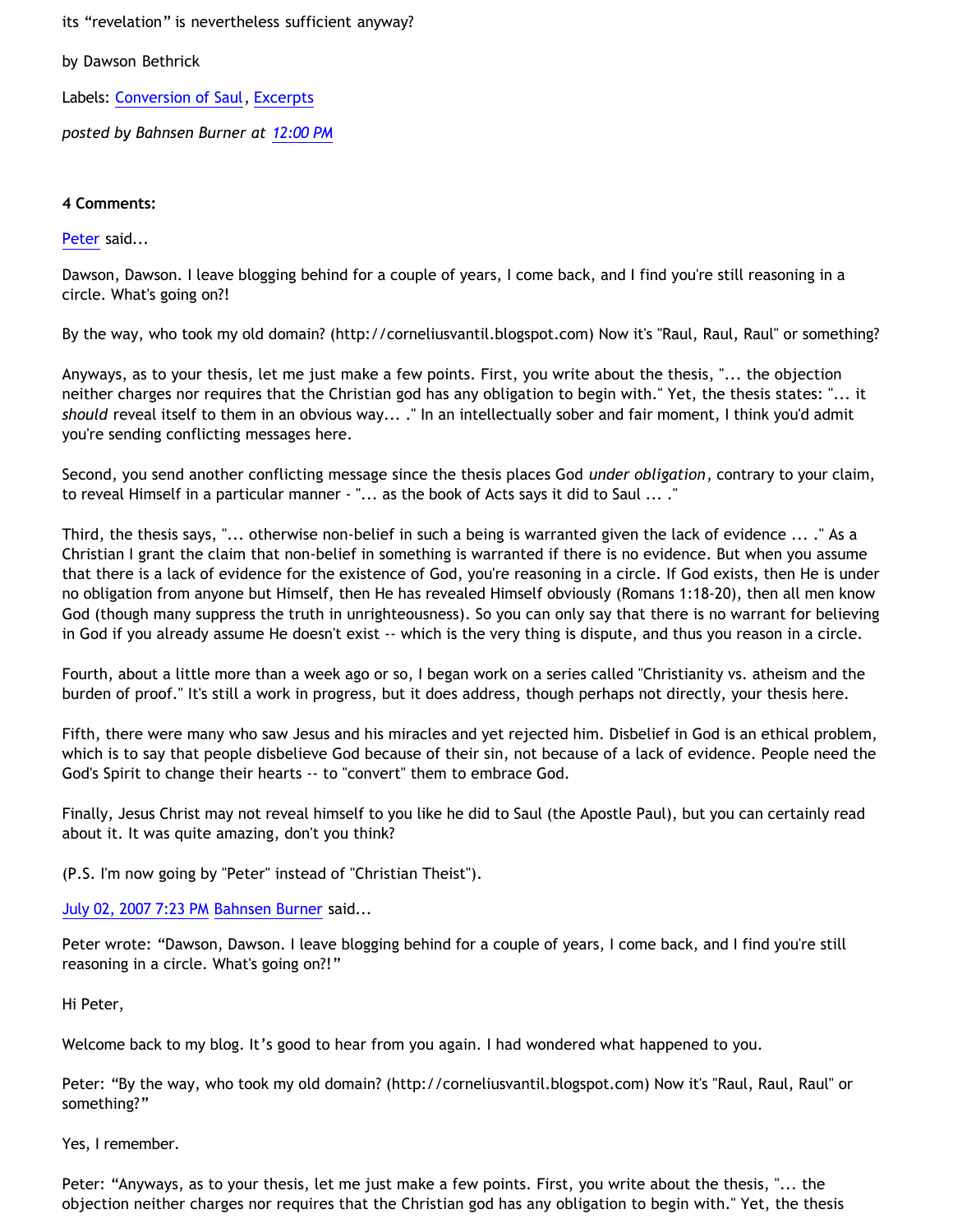states: "... it should reveal itself to them in an obvious way... ." In an intellectually sober and fair moment, I think you'd admit you're sending conflicting messages here."

There is no conflict here. There is a profound difference that you're overlooking. I'll clarify. When I point out that " the objection neither charges nor requires that the Christian god has any obligation *to begin with*," what I mean is that the objection neither assumes nor requires that the Christian god has any a priori *duty* to save men, or to take measures which ensure their salvation. The objection, as I made clear in my paper (so I thought), simply grants the benefit of the doubt that the Christian god is capable of logically determining the best course of action given any hypothetical goal(s) one might attribute to it. This is not a matter of duty, but a matter of final causation. I.e., if outcome X is its goal (e.g., to save some or all men), then course of action Y (e.g., appearing before them, as given in the biblical precedent of the story of Saul and his fabled encounter with Jesus on the road to Damascus) is the most logical course of action to take to ensure outcome X. The objection grants the Christian god the ability to determine such logical consequences, but does not in any way hold that the Christian is morally obliged to pursue outcome X. Given these distinctions, the word "should" the thesis statement could easily be replaced by words to the effect of "the logical thing to do would be to..."

Peter: "Second, you send another conflicting message since the thesis places God under obligation, contrary to your claim, to reveal Himself in a particular manner - "... as the book of Acts says it did to Saul ... ."

Actually, I don't do this, the biblical precedent does this for me, not as a matter of moral obligation as explained above, but as a) a course of action that the Christian god has allegedly followed in the past, and b) as a course of action best determined by the principle of final causation, as I explained.

Peter: "Third, the thesis says, "... otherwise non-belief in such a being is warranted given the lack of evidence ... ." As a Christian I grant the claim that non-belief in something is warranted if there is no evidence." But when you assume that there is a lack of evidence for the existence of God, you're reasoning in a circle."

I would only be reasoning in a circle at that point if my intended outcome was to prove that there is no evidence for the Christian god. But I don't have to prove the non-existence of something that does not exist, so mere observation is sufficient, and mere observation is not an instance of reasoning in a circle. Christians are free to produce whatever they consider as "evidence" for the existence of their god, and I am free to examine it and follow my judgment about what they present. You're not expecting me to replace my judgment with your own, are you?

Peter: "If God exists, then He is under no obligation from anyone but Himself, then He has revealed Himself obviously (Romans 1:18-20), then all men know God (though many suppress the truth in unrighteousness)."

Well, if one takes the story of Saul's encounter with Jesus on the road to Damascus seriously, one could argue that the Christian god revealed itself obviously to Saul himself. But it would not follow from this – even if we did take the story in Acts seriously – that the same god revealed itself obviously to anyone or everyone else. Now, if you have something more substantial to go on than merely the *claim* that this god has revealed itself obviously to everyone, then please, don't hold back. But merely claiming that "everyone already knows God," as many Christians have asserted to me, is empty if it's not backed up by something more substantial than the original claim found in Acts chapter 1. The Lahu could just as easily claim that their Geusha has obviously revealed itself to all men, and I see no reason to suppose the Christian apologist has anything more substantial going for his religious beliefs than the Lahu has for his. The parenthetical disclaimer "though many suppress the truth in unrighteousness" is simply a license for the believer to assume dishonesty on the part of those who don't believe. It would be easy to build such a disclaimer into such a set of beliefs. But the result is that it simply multiplies the apologist's burdens of proof rather than moving him any closer to prove any. Now he has three claims to prove: i) that his god exists, ii) that his god has revealed itself obviously to everyone, and iii) that some to whom it has allegedly revealed itself "suppress the truth in unrighteousness." Multiplying your own burdens of proof is not a very wise procedure to follow if your goal is to persuade.

Peter: "So you can only say that there is no warrant for believing in God if you already assume He doesn't exist -which is the very thing is dispute, and thus you reason in a circle."

This statement only exposes your lack of familiarity with my writings. I have presented ample justification for rejecting god-belief, and it is certainly not circular in nature. My point in the present paper is that non-belief is justified given the New Testament's own model conversion of Saul. In your response, you've given no reason why one should not expect the Christian god to appear before those it wants to save, à la Saul of Tarsus. But there are many other points I have raised. In the present paper, I have already alluded to one, namely the fact that believers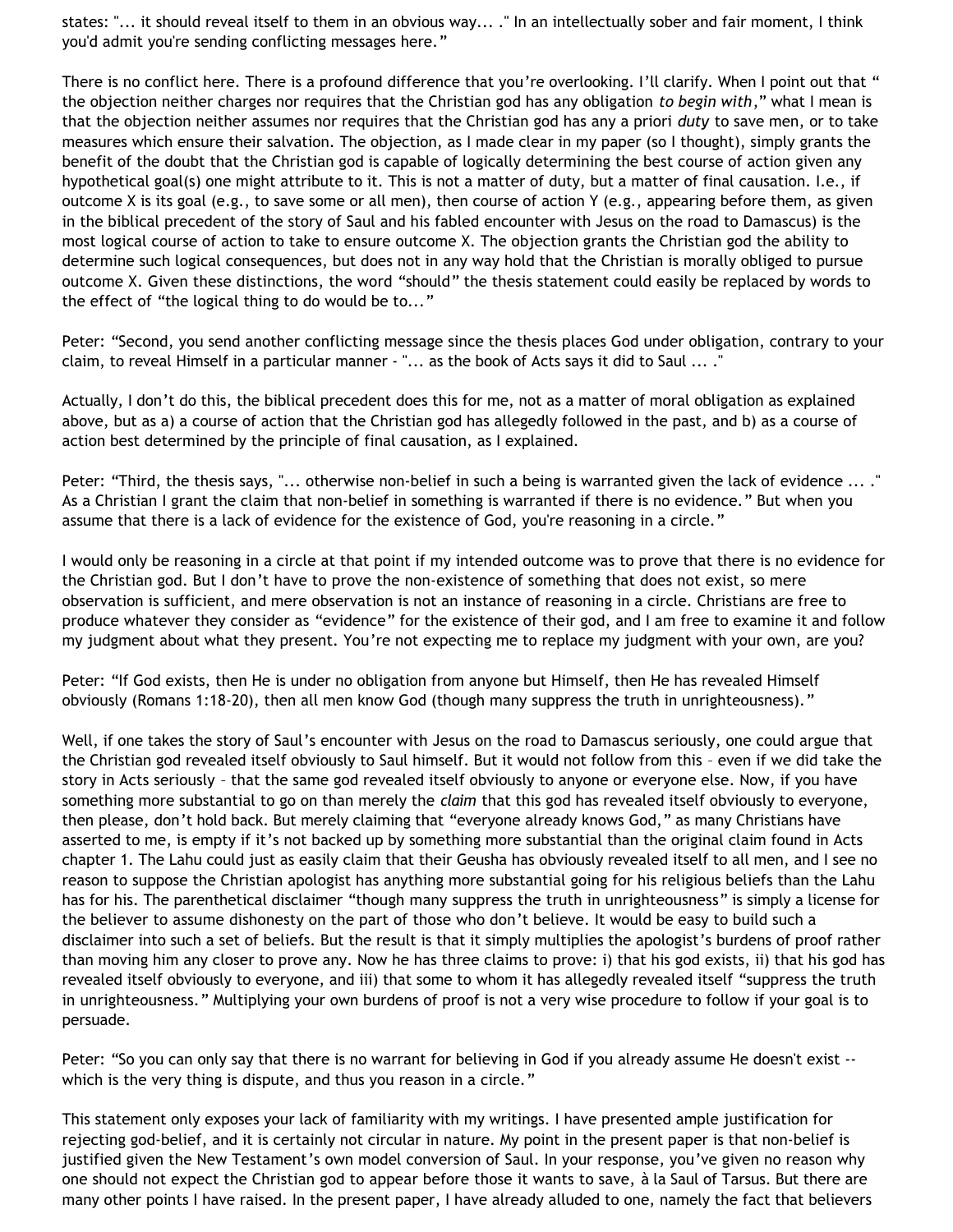offer nothing in the interest of distinguishing what they call "God" from something they may merely be imagining. Given the lack of any objective means by which I as an outsider to your belief can reliably distinguish between what you call "God" and what you may very well be imagining, the only reasonable course is to be honest and admit that there may be no significant distinction. Moreover, I have shown time and time again that religious god-belief stands on an invalid philosophical basis, namely the primacy of consciousness metaphysics, which contradicts itself. I have seen no defender of Christianity overcome this point.

Peter: "Fourth, about a little more than a week ago or so, I began work on a series called "Christianity vs. atheism and the burden of proof." It's still a work in progress, but it does address, though perhaps not directly, your thesis here."

I'd be happy to examine it if you want to send it to me, or publish it on the web. But until then, it doesn't do much good. I have many works in progress myself, but until they're up, they don't amount to much in terms of my discussions with others. So all I can say is, bring it on!

Peter: "Fifth, there were many who saw Jesus and his miracles and yet rejected him."

That's what the stories allege. But can you produce any firsthand testimony from those who allegedly fit these criteria? Can you find the writings of someone who testifies, for instance, "I witnessed the miracles of Jesus of Nazareth, and they were in fact miraculous performances, but I rejected his claim to godhood anyway"? Can you? Or, does the claim that there were such individuals remain confined to the pages of the Christian storybook? If the latter is the case, then it really does no good; anyone could make such claims, and anyone (such as yourself) could easily come along and repeat them. The point is not to regurgitate claims, but to substantiate them. And that's what you have yet to do.

Peter: "Disbelief in God is an ethical problem,"

If disbelief in invisible magic beings is a consequence of simply being honest to oneself, whose "problem" is that? I certainly do not have a problem with people choosing to be honest. I made the choice to be honest, Peter. The outcome is that I do not believe what Christianity teaches. Time and time again, the apologists' and their efforts to salvage their position only convince me all the more that I made the right decision.

Peter: "Finally, Jesus Christ may not reveal himself to you like he did to Saul (the Apostle Paul), but you can certainly read about it. It was quite amazing, don't you think?"

Many stories found in storybooks are amazing. But insofar as what is amazing is concerned, recourse to the supernatural in storywriting has always struck me as a rather cheap device. Besides, truly amazing things are accomplished by those who have hurdles to overcome, like merely mortal men pursuing goals in the face of seemingly insurmountable obstacles. But for a god which created the universe, is omnipotent and can make whatever it wants happen just by wishing or snapping its fingers, there's nothing amazing there. So no, the stories in the bible fail to impress me on many counts. But the achievements of someone like Thomas Edison, the Wright Brothers, even Bill Gates... now those are amazing.

Regards, Dawson

# [July 03, 2007 6:01 AM](http://bahnsenburner.blogspot.com/2007/06/8990139246377598669) [Peter](http://www.blogger.com/profile/03410277894552158218) said...

Hello Dawson.

I'll just get to the heart of the matter: you're not actually arguing here against God or Christianity but rather against a straw-man. In Christianity, Saul's conversion is anything but a model conversion. And God is not subject to the (your) principle of final causation. Saul's conversion was unique, and God Himself determined/determines the best possible means to the achieve the ends He desires. So I'm afraid you've wasted some time arguing against a position other than the Christian's.

And so you know, Saul did not accept Jesus Christ because of the unusual, unique, extraordinary events surrounding his conversion. He came to love Jesus Christ in the same way that all people do -- God Himself regenerated Saul's heart, brought life from death, granted him the gift of faith. That's why Saul believed Jesus, that's why I'm a Christian, and that's what it would take for you to love God also.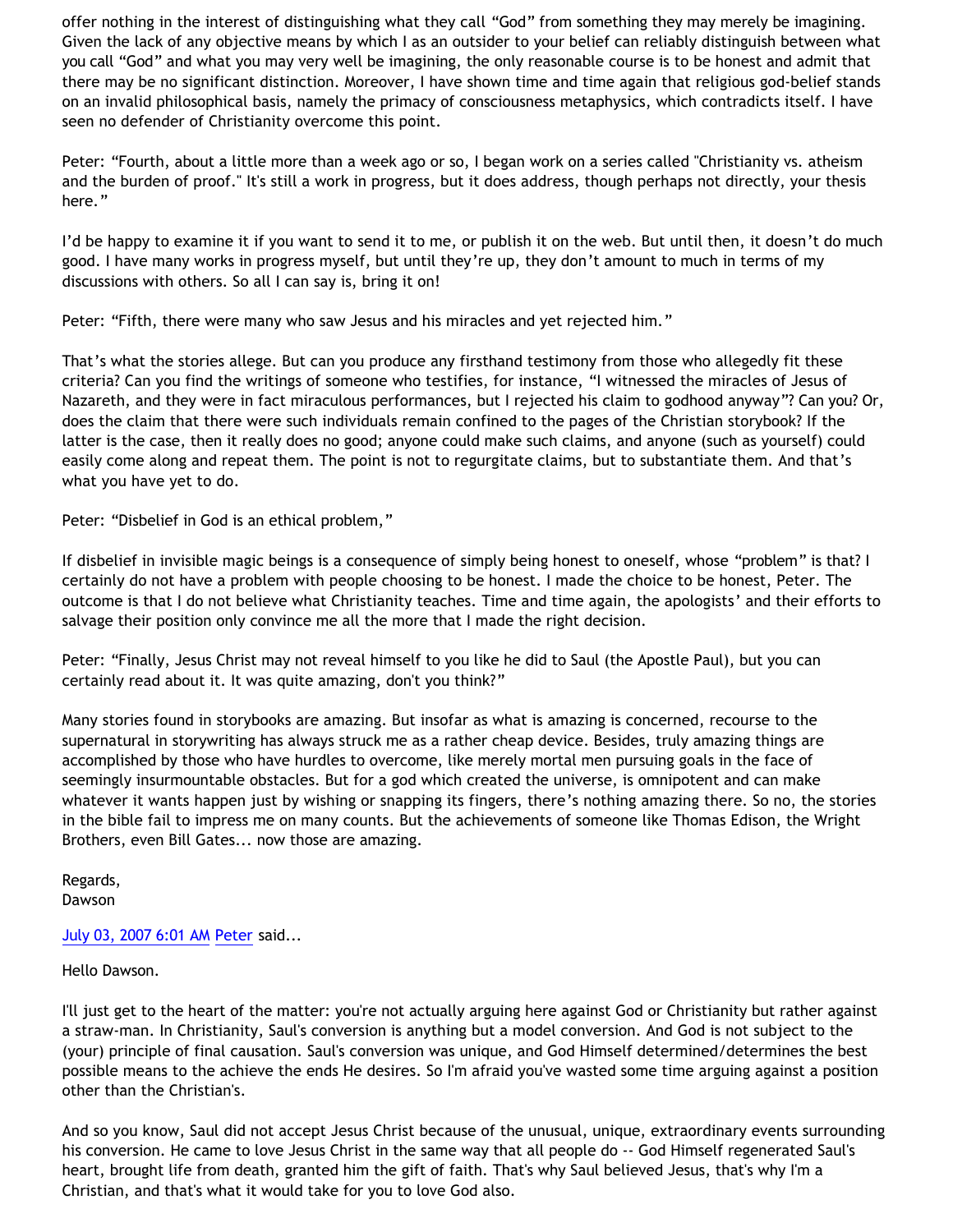God must save you, Dawson. I'll leave you with Him.

[July 03, 2007 8:13 PM](http://bahnsenburner.blogspot.com/2007/06/6570516859581813530) [Bahnsen Burner](http://www.blogger.com/profile/11030029491768748360) said...

Peter,

I see you've not changed much since we corresponded in the past. I was always surprised how easily you seemed to give up.

Peter: "I'll just get to the heart of the matter: you're not actually arguing here against God or Christianity but rather against a straw-man. In Christianity, Saul's conversion is anything but a model conversion."

The point you raise here is completely compatible with the objection I have raised: it is *because* the conversion Saul is said to have experienced according to the storybook is so unique in comparison to how the vast majority if not all other Christians experience conversion, that it calls attention to itself in the first place, and consequently – for the reasons I have already indicated – that the Christian worldview brings itself under question.

Peter: "And God is not subject to the (your) principle of final causation."

Then your god is simply not logical. That's what you're saying here if you are saying that your god does not apply the principle of final causation, for final causation is simply the identification of the most logical course of action given an intended outcome one wants to achieve. Your statement here means either that your god is incapable of determining the most logical course of action to achieve its goals (assuming it could have any goals), or that it knowingly thwarts the choice to follow the most logical course of action to achieve its goals in preference for something illogical, hit-or-miss or simply arbitrary (e.g., sending fallible human beings on a "great mission" over a period of several thousands of years, risking the proliferation of widespread heresies and false teachings, and needlessly losing many souls in the process). Beyond that, it could simply be that your god does not exist, and the conversion that Saul is said to have experienced remains confined to the storybook simply because it is a legend to begin with. You've provided nothing to rule out this last alternative.

Peter: "Saul's conversion was unique, and God Himself determined/determines the best possible means to the achieve the ends He desires."

My objection grants (perhaps too generously, given the angle you have chosen to play) that your god is capable of determining the most logical course of action to achieve its goals. What you're saying is that it either does not follow the most logical course of action to achieve its goals, or it simply has not set before itself the goal of reaching very many. As you say, Saul's conversion was unique. How do you know this? You give no indication. My objection is at least compatible with the supposition that there are others besides Saul throughout history to whom your god has paid a personal visit. But have it your way if you like. That just means it played favorites with Saul. But this goes contrary to other claims in the bible, as I pointed out in my blog.

Peter: "And so you know, Saul did not accept Jesus Christ because of the unusual, unique, extraordinary events surrounding his conversion."

It's curious that you would go this far in denying the importance of Saul's conversion experience to his acceptance of Jesus as his savior. It hardly seems justifiable given the emphasis that Acts itself puts on Saul's conversion experience. It relates the story twice (chapters 9 and 22) and has Saul cite his experience before Agrippa as the key turning point in his spiritual life (chapter 26). It has always amused me what Christians will deny about their religion in order to defend it. It summons to mind the image of a snake devouring its own tail.

Peter: "He came to love Jesus Christ in the same way that all people do -- God Himself regenerated Saul's heart, brought life from death, granted him the gift of faith."

I didn't know that "all people" love Jesus Christ. Also, if it's the case that "God Himself regenerated Saul's heart," why doesn't it do this for everyone else? Again, we come back to the biblical notion that the Christian god is "no respecter of persons." Why then would it choose to regenerate some, but not others? It's favors some while despising others. It's had a long history of doing this.

Anyway, I think my point is clear now if it weren't earlier: if the Christian god wants me to believe it exists, it